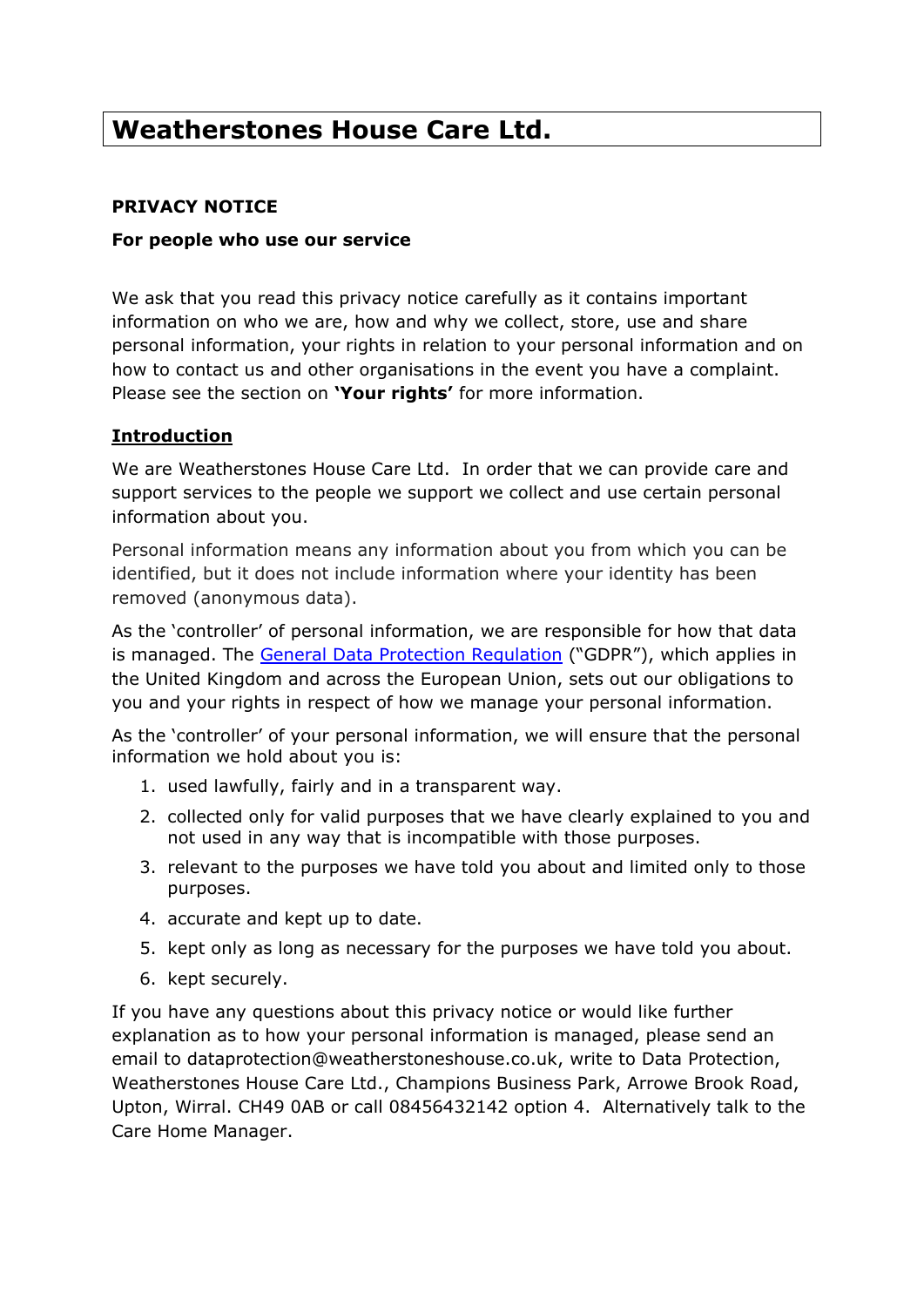Please note when we refer to:

- A "**public body**" we mean any organisation in the United Kingdom which delivers, commissions or reviews a public service and includes (but is not limited to) the Ombudsman, local authorities, councils, unitary authorities, clinical commissioning groups, health and social care trusts, the National Health Service as well as their arm's length bodies and regulators.
- A "**social or health care professional**" we mean any person who provides direct services, acts as consultant or is involved in the commission of your healthcare or social care services, including (but not limited to) your General Practitioner (GP), dental staff, pharmacists, nurses and health visitors, clinical psychologists, dieticians, physiotherapists, occupational therapists, hospital staff, social workers and other care and support related professionals.

# **The personal information we collect and use in relation to people who enquire about and use our services**

# **Information collected by us**

When you enquire about our care and support services and during the course of providing care and support services to you we collect the following personal information when you provide it to us:

- your name, home address, date of birth and contact details (including your telephone number, email address) and emergency contacts (i.e. name, relationship and home and mobile numbers)
- your allergies and any medical, physical or mental conditions and in particular your care needs
- your likes, dislikes and lifestyle preferences (including your religious beliefs or other beliefs of a similar nature, racial or ethnic origin, politics, health, sex life and sexuality (so far as they relate to providing you with suitable care)
- Photographs (for the purposes of identification and in so far as they relate to providing you with suitable care)
- Financial Information (a record of your monies held and how it is used if the care home assists in the management of your personal monies on site)
- Activities of Daily living, and your interactions with our staff and other people (in so far as they relate to providing you with suitable care as part of our care and support planning, and in meeting our legal obligations)
- Medication and Treatment information. (in so far as they relate to providing you with suitable care as part of our care and support planning, and in meeting our legal obligations)
- Monies owed or owing any by whom. (We keep a record of payments received for services delivered by the company to its clients)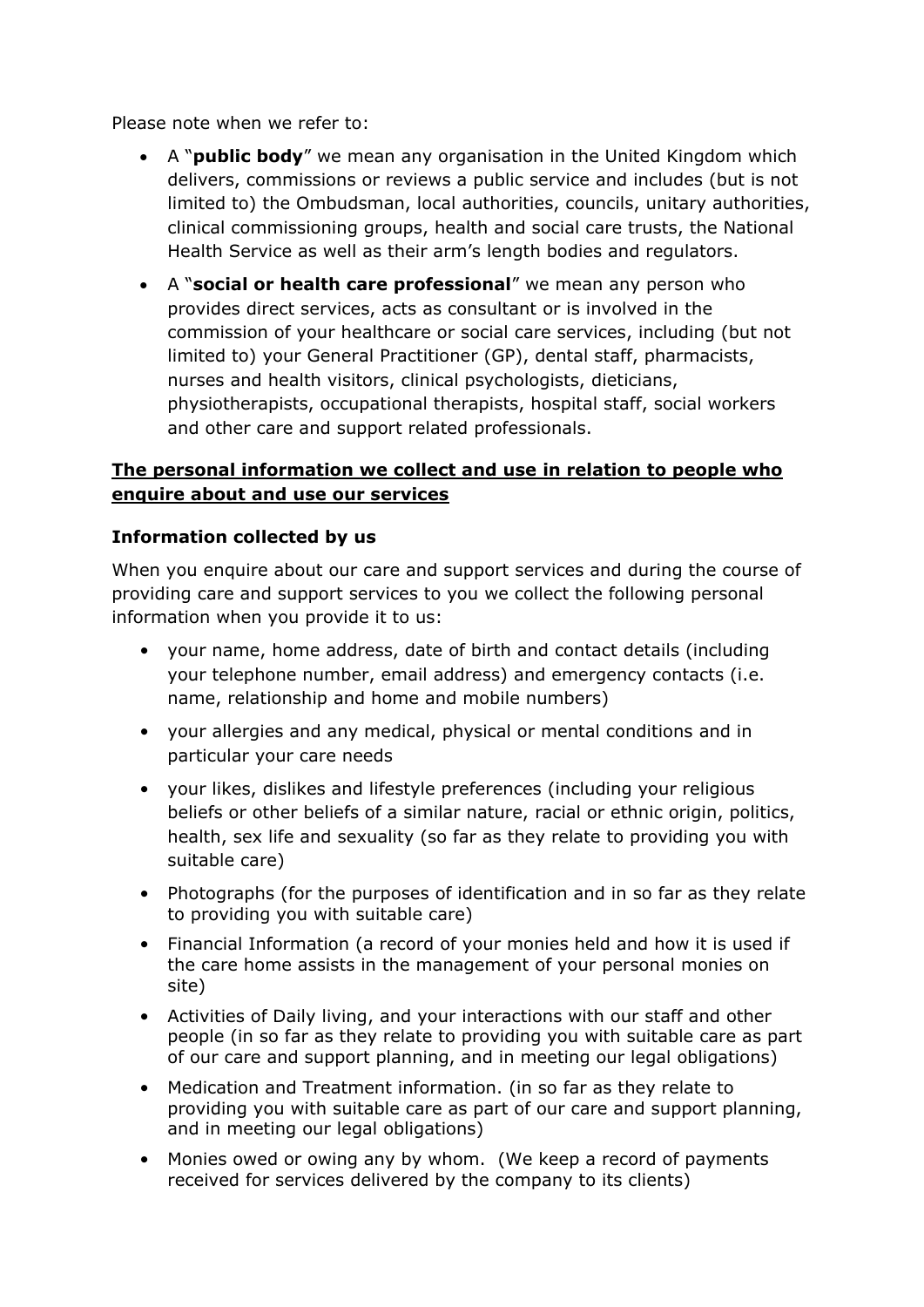# **Information collected from other sources**

We also obtain personal information from other sources such as:

- your allergies and any medical, physical or mental conditions and in particular your care and support needs, from any appropriate external social or health care professionals (including your GP)
- your name, home address, date of birth, contact details, needs assessments and financial assessments from any appropriate external social or health care professionals (including any relevant public body regardless of whether you are publicly funded)
- your likes, dislikes and lifestyle preferences (including your religious beliefs or other beliefs of a similar nature, racial or ethnic origin, politics, genetics, health, sex life and sexuality so far as they relate to providing you with suitable care) from your family, friends and any other person you have nominated as your representative
- your Attorney or Deputy (if applicable)
- Activities of Daily living (in so far as they relate to providing you with suitable care as part of our care and support planning, and in meeting our legal obligations)
- Medication and Treatment information. (in so far as they relate to providing you with suitable care as part of our care and support planning, and in meeting our legal obligations)

#### **How we use your personal information**

We use your personal information to:

- prepare, review and update a suitable care plan, describing the nature and level of care and support services which you have requested we supply to you
- to communicate with you, your representatives and any appropriate external social or health care professionals about your individual needs and personalise the service delivered to you
- make reasonable adjustments, when required, to meet your individual needs and to ensure we have suitable facilities to ensure your safety
- invoice you for the care and support services in accordance with our terms and conditions
- carry out quality assurance procedures, review our service and improve our customer experience and business performance.

#### **Who we share your personal information with**

We regularly share your medical information with appropriate external social or health care professionals (including your GP and pharmacist) and any individuals you have nominated as your representative. This data sharing enables us to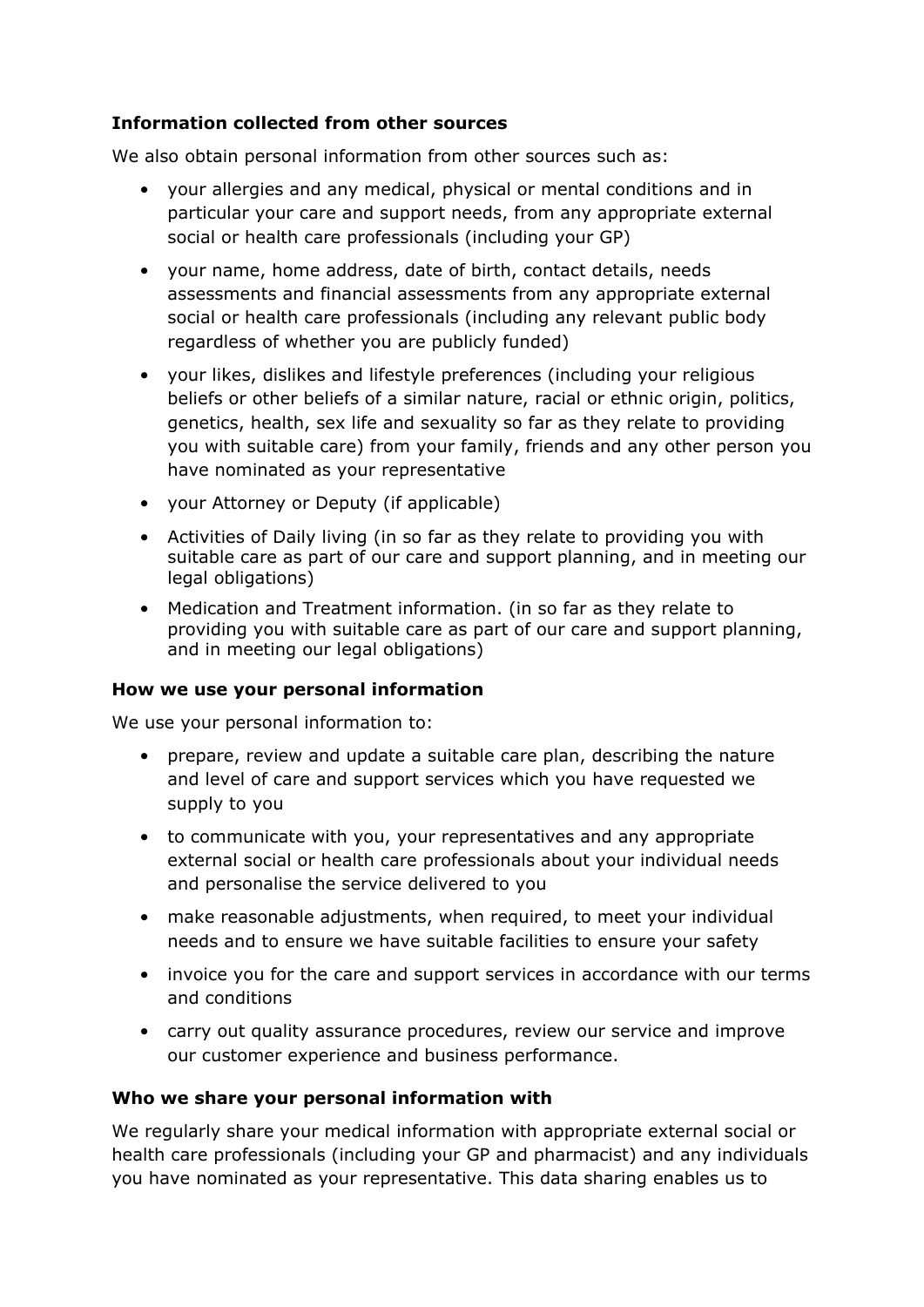establish the type of care and support you need. It also allows us to design the right care package to suit your individual circumstances, including if (in future) you decide to receive care from an alternative provider.

We will share personal information with law enforcement or other authorities if required by law. This includes information required by public bodies to evidence our compliance with the applicable regulatory framework. We are also required to share personal information with external social or health care professionals, including public bodies and local safeguarding groups (in some circumstances) to ensure your safety.

We may share information with our insurers as required to make a claim. We may share information with our legal counsel or advisors.

We will not share, sell or trade your personal information with any other third party.

# **Whether information has to be provided by you, and if so why**

The provision of your medical, physical or mental condition is necessary to enable us to create a care plan and to provide you with suitable care and support services. Without this information, we will not be able to assess your care needs or provide any care services to you.

The provision of your name, home address is required so that we can arrange a care worker to attend your home to deliver the services and so that we can invoice you for the fees.

We will inform you at the point of collecting information from you, whether you are required to provide the information to us.

#### **How long your personal information will be kept**

- we will hold the personal information kept within your client file for 7 years after you cease using our service as required by law.
- we will hold the personal information kept within our feedback procedure for 7 years so that we can identify trends and patterns in our service.
- we will hold information gained from potential clients who do not go on to use our service for 2 years.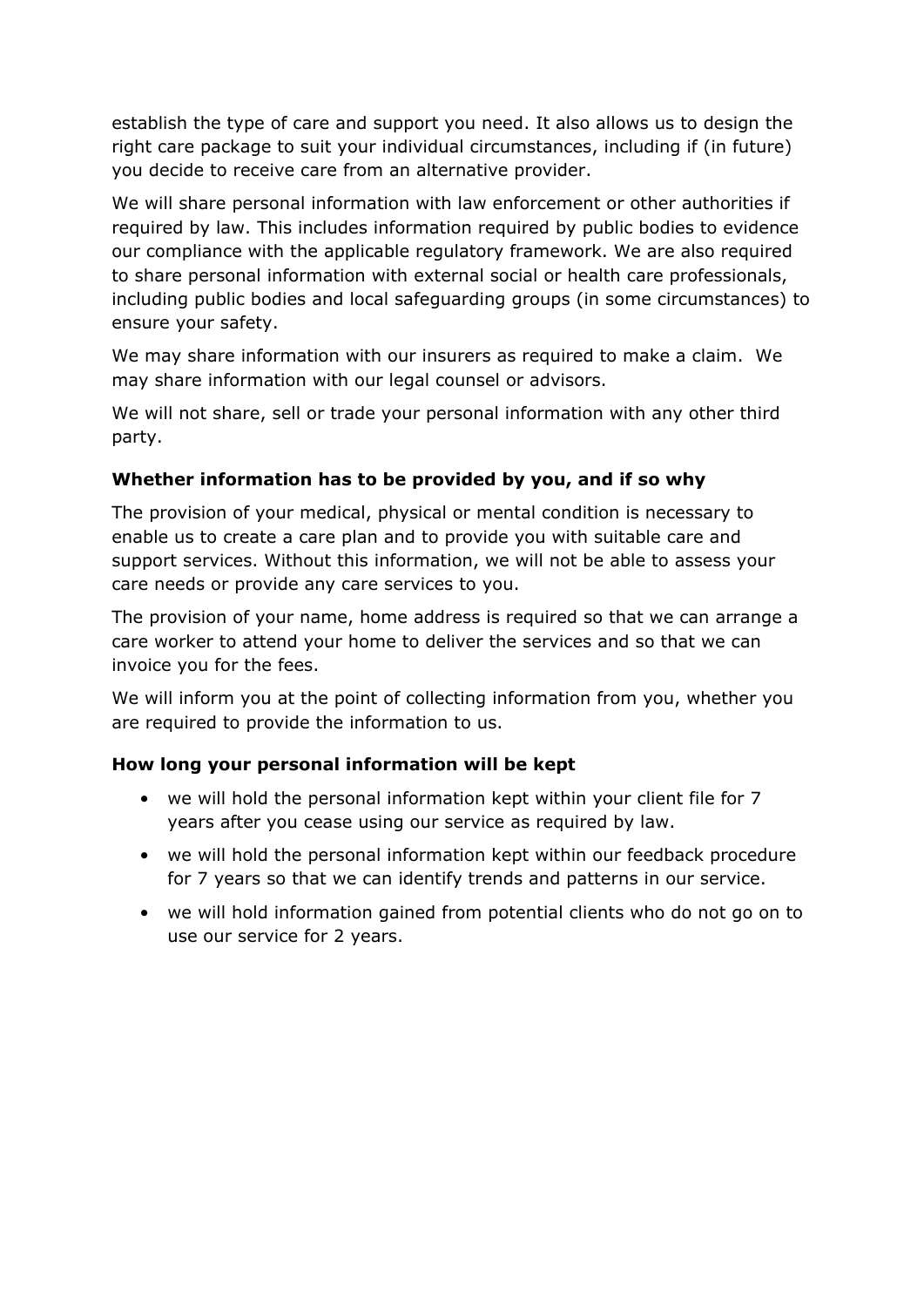# **The personal information we hold**

## **Reasons we can collect and use your personal information**

We rely on the following grounds within the GDPR:

- Article 6(1)(b) processing is necessary for the performance of our **contracts** to provide individuals with care and support services
- Article  $6(1)(c)$  processing is necessary for us to demonstrate compliance with our **regulatory framework** and the law
- Article 9(2)(h) processing is necessary for the **provision of social care** or the management of social care systems and services

as the lawful basis on which we collect and use your personal data and special category data (such as your health).

We also rely on Article 6(1)(f) of GDPR to process the personal information of potential clients in pursuit of our legitimate interests, which include:

Managing and tracking enquiries from potential clients, running waiting lists, market research, corporate due diligence and financial modelling, service development and innovation. We do not include your personal information in the output from these processes. We process this information to help understand how the care home is performing and to try and identify opportunities for improvement. Please see the "How to contact us" section if you wish to opt out.

# **Your rights**

Under the GDPR you have a number of important rights free of charge. In summary, those include rights to:

- fair processing of information and transparency over how we use your use personal information;
- access to your personal information and to certain other supplementary information that this Privacy Notice is already designed to address;
- require us to correct any mistakes in your information which we hold;
- require the erasure (i.e. deletion) of personal information concerning you, in certain situations. **Please note that if you ask us to delete any of your personal information which we believe is necessary for us to comply with our contractual or legal obligations, we may no longer be able to provide care, support or accommodation services to you**;
- receive the personal information concerning you which you have provided to us, in a structured, commonly used and machine-readable format and have the right to transmit those data to a third party in certain situations;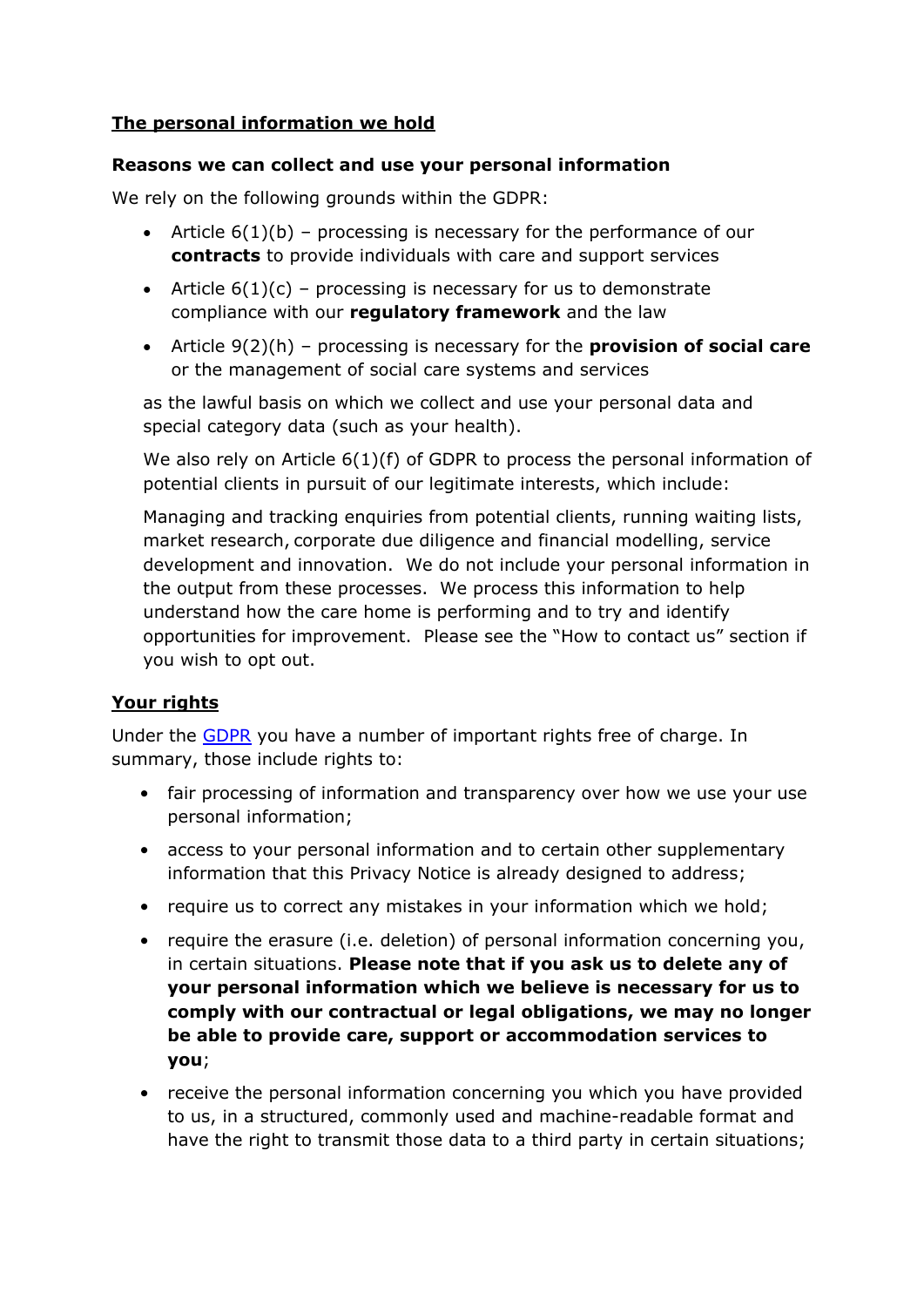- object at any time to processing of personal information concerning you for direct marketing;
- object to decisions being taken by automated means which produce legal effects concerning you or similarly significantly affect you;
- object in certain other situations to our continued processing of your personal information;
- otherwise restrict our processing of your personal information in certain circumstances;
- claim compensation for damages caused by our breach of any data protection laws;

For further information on each of those rights, including the circumstances in which they apply, see the Guidance from the UK Information Commissioner's Office (ICO) on individuals' rights under the General Data Protection Regulation.

## **How to contact us**

If you would like to exercise any of those rights, please:

• email dataprotection@weatherstoneshouse.co.uk, call or write to:

Data Protection, Weatherstones House Care Ltd., Champions Business Park, Arrowe Brook Road, Upton, Wirral. CH49 0AB

- let us have enough information to identify you, for example:
	- your name and address
	- the name of the care home you interacted with
	- nature of that interaction e.g.: As a client, relative of a client, a friend or visitor.
- let us have proof of your identity and address (a copy of your driving licence or passport and a recent utility or credit card bill), and
- let us know the information to which your request relates, including any account or reference numbers, if you have them

# **Keeping your personal information secure**

We have appropriate security measures in place to prevent personal information from being accidentally lost, or used or accessed in an unauthorised way. We limit access to your personal information to those who have a genuine business need to know it. Those processing your information will do so only in an authorised manner and are subject to a duty of confidentiality.